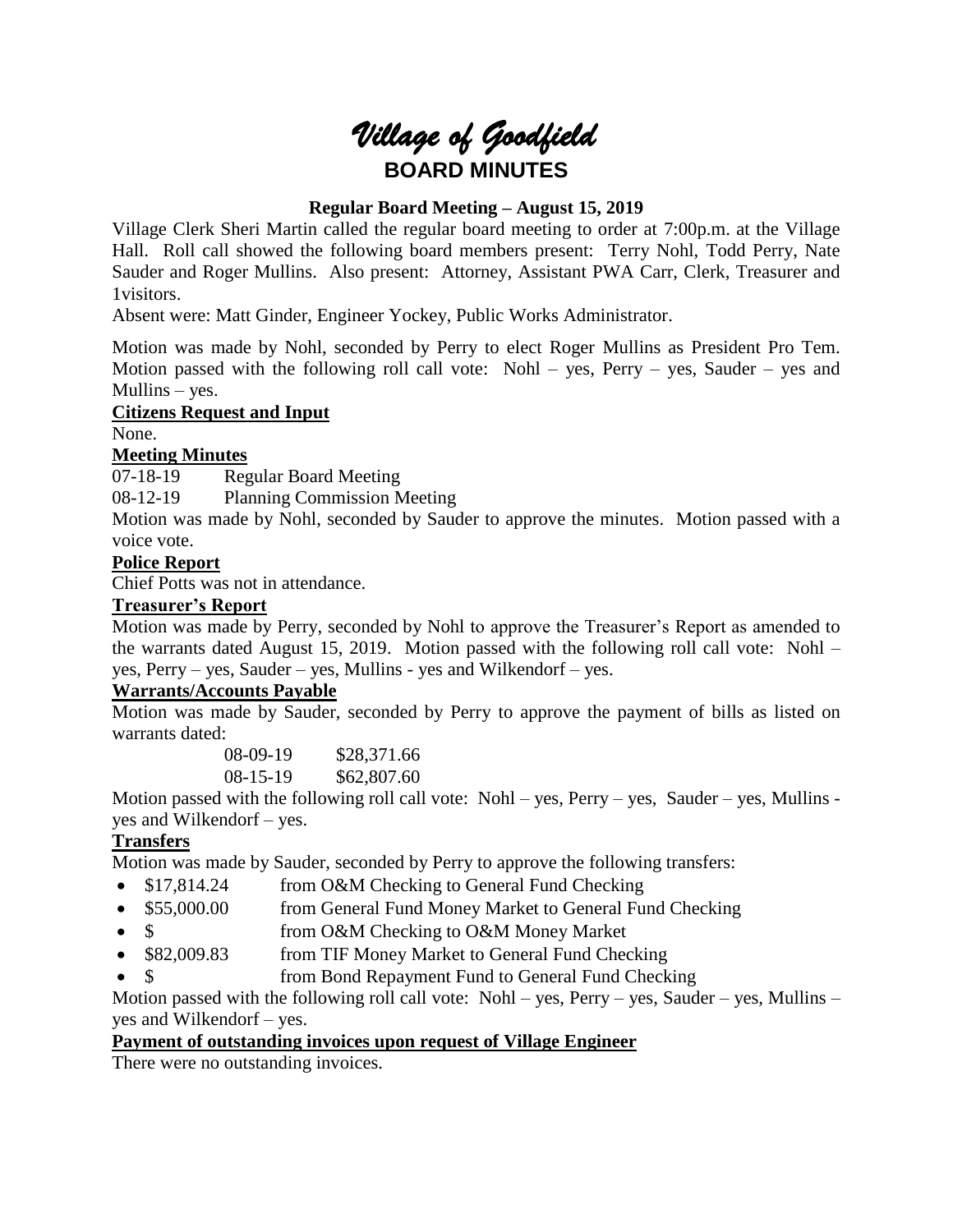#### **PUBLIC WORKS ADMINISTRATOR/VILLAGE ENGINEER REPORT**

# **WATER TREATMENT PLANT/DISTRIBUTION SYSTEM**

3 sample taps for contactor tank were put in by GA Rich. Brad is still working with IXOM working "bugs" out of program.

# **SEWER TREATMENT PLANT/COLLECTION SYSTEM**

Nothing discussed.

#### **SANITARY SEWER COLLECTION SYSTEM ISSUES**

Nothing discussed.

#### **STORM SEWER WEST ROBINSON MAINTENANCE**

Completed. Installed manhole, televised it and cleaned it and the storm sewer goes all the way to Birkey Street and then stops, 5 feet before it stops, there is another 8" concrete tile that goes NW toward school. That will probably be the next place to put a structure and then we will TV going north and see where that goes.

#### **CULVERT REPAIR EAST MARTIN DRIVE**

Still waiting on Hoerr Construction to put liner in.

#### **MONTGOMERY TOWNSHIP**

At budget time it was decided not to renew the Montgomery Township Agreement. A letter will be written to let them know so they can plan accordingly. The Village would still like to continue to store salt and cinders there if Montgomery Township is ok with that.

#### **ATTORNEY REPORT**

Mr. Jerry Rizqallah still has not provided a Letter of Credit. He is compliant with Agreement except for the Letter of Credit. Lien will not be release until the Village receives the Letter of Credit

Parson TIF payment request – Parson's have not reach substantial completion so no payments are due from the Redevelopment Agreement at this time.

Provided PWA Nohl with information on ROW T intersection/Stop sign.

#### **OLD BUSINESS**

#### **Comprehensive Plan/Mile and a half radius map**

Planning Chairman Mike Carr and Clerk Sheri Martin will meet with Mike Bruner of Tri-County Regional Planning Commission regarding the Comprehensive Plan. Another Planning Commission meeting will be scheduled at a later date.

#### **Website Update**

Nothing discussed.

#### **Ingress/Egress Easement for Sanitary Sewer Trunk Main**

Nothing discussed.

**Tax Increment Financing Review**

Nothing discussed.

#### **Solar Energy Code**

Trustee Nate Sauder sent proposed code to Brian Rieke for review.

**Raymond & Cleveland Street Right of Way**

Nothing discussed.

# **Goodfield Crossing Drainage Issue**

Nothing discussed.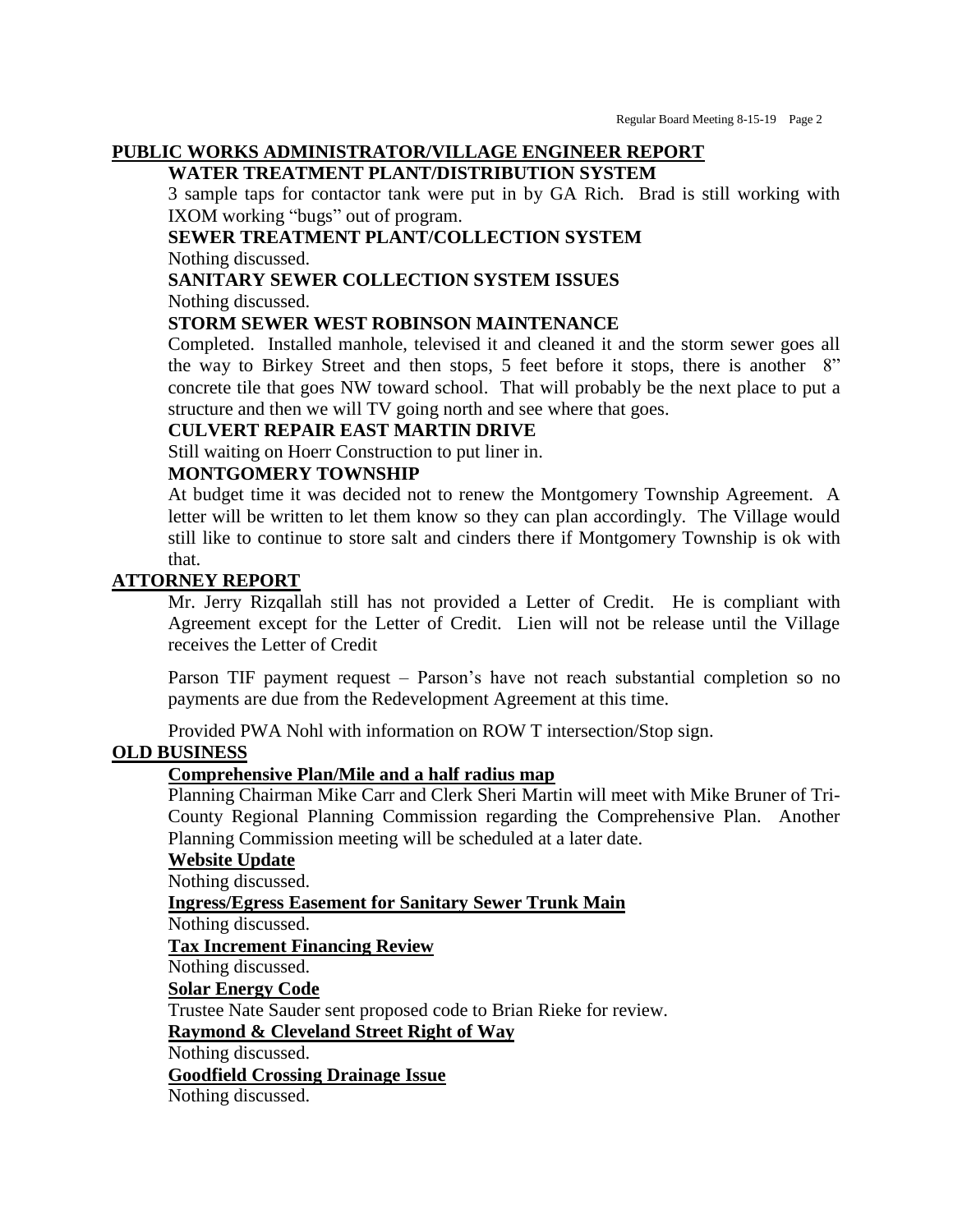**Sewer Main Easement – Dr. Merheb & Barn III**

Nothing discussed.

#### **2019 Seal Coat Work**

All sealcoat work has been completed.

#### **Drainage Issue E Martin Drive**

PWA Nohl sent a letter to Montgomery Township notifying them of the concerns that the Village has with the drainage. PWA Nohl spoke with Montgomery Township Supervisor, Rick Bauman, and he is going to have Knapp's add tile to their map.

#### **Erosion, Sediment & Storm Water Control Ordinance**

Last month Engineer Yockey brought a sample ordinance for Erosion, Sediment & Storm Water Control. In going through the Ordinance Attorney Gifford realized it has a lot of governmental infrastructure that the Village does not have. Attorney Gifford spoke with PWA Nohl and Engineer Yockey, he is recommending to take the ordinance to Committee for review. The Streets and Alleys Committee will meet to review on Thursday, August 22, 2019 at 7:00pm at the Village Hall.

#### **Tax Increment Finance Update**

Woodford County has come to the Village seeking approximately \$96,000 re-payment from the TIF Fund. There is an issue with the piece of land just immediately on the east edge of Goodfield Crossing. The County's position is that the piece of land from the corner was properly included in the TIF there is a very small strip on the western edge of that piece, about 2 acres total, that runs entire north and south distance that was part of the TIF but the piece next to it was excluded from the TIF. What happened at some point in time is the excluded piece and strip were combined together and then subdivided to create the lots for Goodfield Crossing. They merged non TIF ground and TIF ground then for a period of years ignored the fact that part of it was TIF and paid as if the whole thing was in the TIF. A few weeks ago Attorney Gifford, Treasurer Teresa DeGrave and Village President met with Woodford County Assistant State's Attorney, Assessor and Treasurer. Attorney Gifford said they could not answer his questions of:

How could they combine these to pieces of ground together?

How did you have the right to combine TIF and non TIF ground?

When you did combine them, did you do research to determine what that does to the character of the remaining piece?

Attorney Gifford looked into whether there could have been a Scribner's Error.

Attorney asked engineer to confirm that the strip was in the TIF. Engineer Dave Brown confirmed that it is in the TIF. Attorney said the TIF could be amended but we only have 3 years left so it would not be worth the cost.

Mike thinks the Village has a legitimate argument to say this problem is the county's, it is not ours. The County improperly combined these pieces of ground and created all this confusion. Part of that ground is in the TIF. We are going to have to find out some way to determine at least on those lots how to determine what of that is TIF and what is not. Attorney Gifford talked to Gene Norber, EDR TIF Consultant, and he asked for some info and we are getting that together for them. Trustee Nohl stated we should wait for Woodford County to get back to the Village with a solution. Attorney Gifford suggested drafting a letter to the State's Attorney, per Village Board approval.